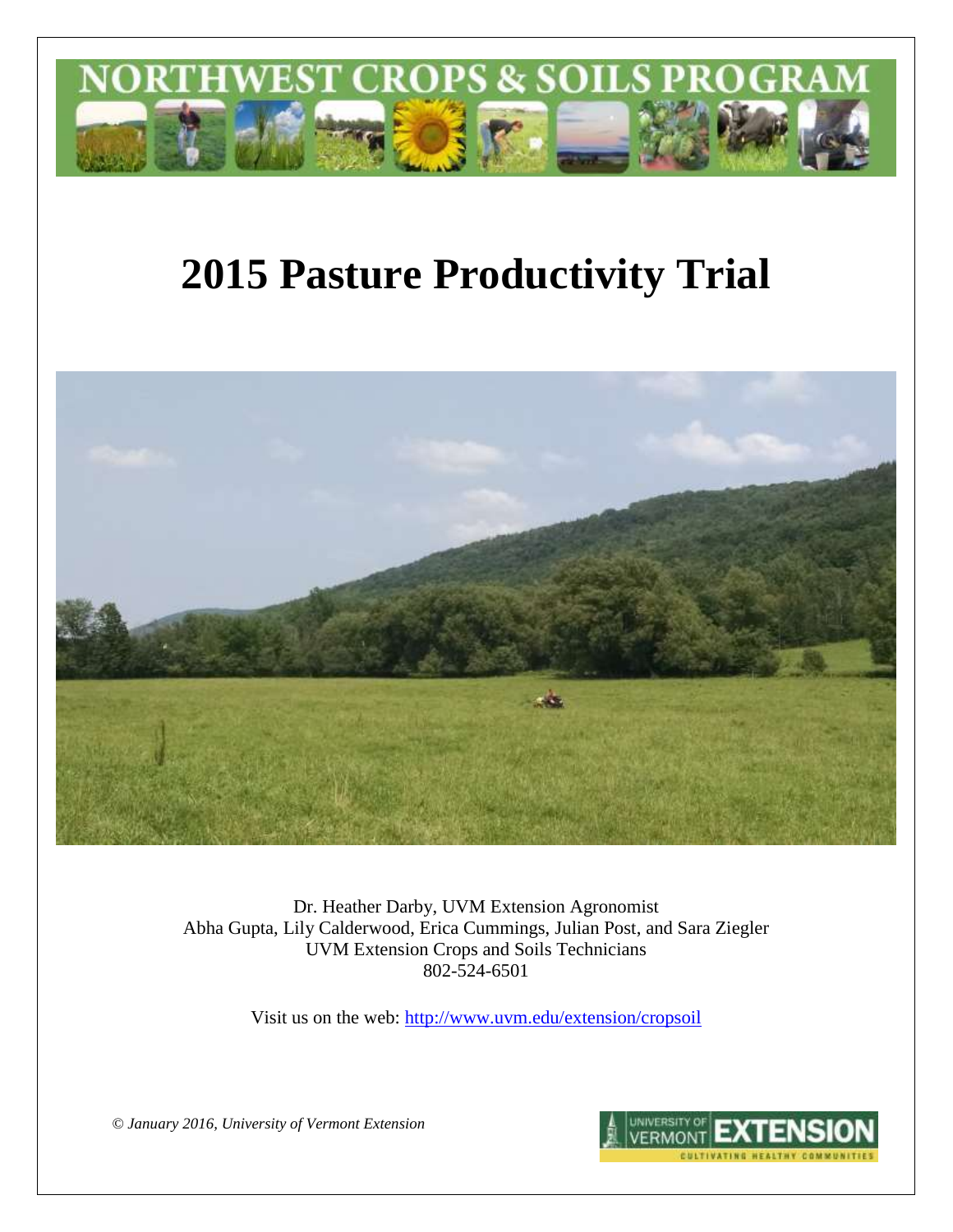#### **2015 PASTURE PRODUCTIVITY TRIAL** Dr. Heather Darby, University of Vermont Extension heather.darby[at]uvm.edu

## **INTRODUCTION**

Pasture is an essential component of feed for dairy cattle on organic farms. Productivity of pastures is essential to ensure the cattle have a plentiful source of high quality feed during the entire grazing season. Optimal management of pastures should include animal, plant, and soil factors. This project aims to identify weak links in the pasture system and evaluate the impact of adopting new strategies to overcome barriers to productivity. In this case, soil fertility and species diversity were identified as the weak links to productivity.

The pasture where this research took place was seeded to grass about 30 years ago and prior to that had been used for corn silage. For the last 10 years, the pasture has been minimally fertilized with a spring or fall manure application at a rate of 3000-4000 gal ac<sup>-1</sup>. Based on soil test information, the pasture was low in potassium (K). The pasture consisted primarily of grass with low diversity and a very low percentage of legumes. This species scenario substantially increases the pasture demand for nitrogen (N). The long-term strategy to improve yield and quality included over-seeding the pasture to improve species diversity and ultimately providing higher yields and quality. A goal was to increase legume percentage to minimize the need for N in the pasture system. Base fertility consisting of manure/compost was added in the fall. Low levels of supplemental fertility sources were also added throughout the season to try and boost production at a low cost. Data was collected throughout the growing season to determine the impact on pasture productivity and costs associated with implementation of practices.

## **MATERIALS AND METHODS**

The trial was conducted at Holyoke Farm located in St. Albans, VT. The experimental area included 18 acres of pasture that were grazed by 60 cows using management intensive grazing techniques. General plot management is shared in Table 1. Cows were given approximately 1 acre of pasture, representing 1 paddock, for every 24 hours that they grazed. There were two treatments that included fertility/seeding and a control where no additional fertility or seed was applied. The fertility/seeding treatment was seeded with a grass/legume mix, fertilized with 52 lbs  $ac^{-1}$  of K and 6.6 lbs  $ac^{-1}$  N.

To boost species diversity, the following forage mix was overseeded into the established pasture: 5 lbs ac<sup>-1</sup> each of HDR meadow fescue, Kentucky bluegrass, Preval meadow fescue, and Liherold meadow fescue, and 2 lbs ac<sup>-1</sup> each of TFL chicory, Freedom red clover, Dynamite red clover, Kopu white clover, and Ladino white clover, totaling to 30 lbs ac<sup>-1</sup>. We strived to apply the seed prior to back-grazing, so the cows would work the seed into the soil. Seed was broadcast using a nylon bag Earthway seed spreader. Seeding occurred during the first round of grazing from 7-Jul to 2-Aug.

Based on soil test information, the soil was deficient in K and 140 lbs ac<sup>-1</sup> was recommended to meet the needs of the pasture. To begin to rectify nutrient deficiencies, 52 lbs ac<sup>-1</sup> of K (100 lbs ac<sup>-1</sup> of potassium sulfate product) was applied to the soil. The K was applied after the first grazing with a broadcast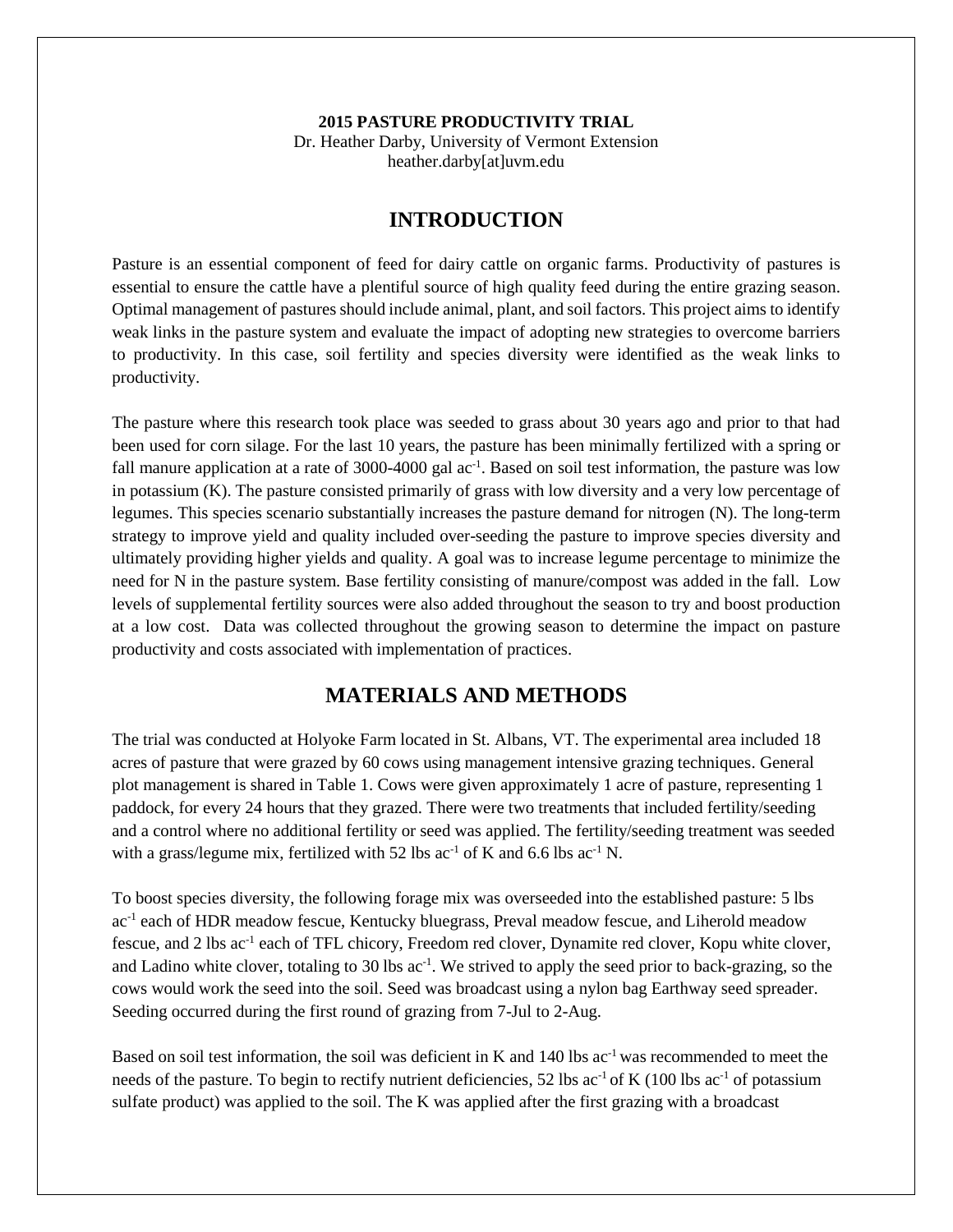spreader. N fertilizer was applied to help meet fertility requirements of the pure grass stand. The paddocks were fertilized with N at 2.2 lbs  $ac^{-1}$  in the form of sodium nitrate (14 lbs  $ac^{-1}$  of 16-0-0), 1-3 days after each grazing. The N was applied after each of three grazing cycles, totaling to 6.6 lbs N  $ac^{-1}$  (42 lbs  $ac^{-1}$  of 16-0-0) over the course of the season. The sodium nitrate was dissolved in water, at a ratio of one-pound fertilizer to one gallon of water, using a paint stirrer to agitate and dissolve the fertilizer. A four wheeler with a spray tank trailer and 20 foot wide boom was used to apply the fertilizer. GPS tracking was used to record where fertilizer had already been sprayed and to maintain accuracy.

|                          | <b>Holyoke Farm</b>                                             |  |  |
|--------------------------|-----------------------------------------------------------------|--|--|
| <b>Trial Information</b> | <b>St. Albans, VT</b>                                           |  |  |
| Soil type                | Massena stony loam                                              |  |  |
|                          | $0-3\%$ slope                                                   |  |  |
| Previous crop            | Permanent pasture                                               |  |  |
| Grazing cycles           | Jul, Aug, Sep                                                   |  |  |
|                          | 6.6 lbs nitrogen $ac^{-1}$ ,                                    |  |  |
|                          | applied as 42 lbs ac <sup>-1</sup> sodium nitrate 16-0-0,       |  |  |
|                          | split over the three grazing cycles                             |  |  |
| Fertilizer rate          |                                                                 |  |  |
|                          | 52 lbs potassium $ac^{-1}$ ,                                    |  |  |
|                          | applied as $100$ lbs ac <sup>-1</sup> potassium sulfate 0-0-52, |  |  |
|                          | after the first grazing cycle                                   |  |  |
| Seeding rate             | $30$ lbs ac <sup>-1</sup>                                       |  |  |
| Application method       | Four wheeler drawn spray tank with 20' boom                     |  |  |

|  | Table 1. General plot management, St. Albans, 2015. |  |  |
|--|-----------------------------------------------------|--|--|
|  |                                                     |  |  |

After fertilizing, pasture was allowed to regrow and paddocks were sampled just prior to the following grazing cycle to determine biomass and quality. Samples were dried until they reached a stable weight and then sent to Dairy One Forage Laboratory for wet chemistry analysis of crude protein (CP), net energy lactation (NEL), relative feed value (RFV), and neutral detergent fiber (NDF). Yield was calculated from biomass samples.

The bulky characteristics of forage come from fiber. Forage feeding values are negatively associated with fiber since the less digestible portions of plants are contained in the fiber fraction. The detergent fiber analysis system separates forages into two parts: cell contents, which include sugars, starches, proteins, non-protein nitrogen, fats and other highly digestible compounds; and the less digestible components found in the fiber fraction. The total fiber content of forage is contained in the neutral detergent fiber (NDF). This fraction includes cellulose, hemicellulose, and lignin. Because these components are associated with the bulkiness of feeds, NDF is closely related to feed intake and rumen fill in cows.

Net energy of lactation ( $NE<sub>L</sub>$ ) is calculated based on concentrations of NDF and acid detergent fiber. NE<sub>L</sub> can be used as a tool to determine the quality of a ration. However, it should not be considered the sole indicator of the quality of a feed as NE<sup>L</sup> is affected by the quantity of a cow's dry matter intake, the speed at which her ration is consumed, the contents of the ration, feeding practices, the level of her production, and many other factors.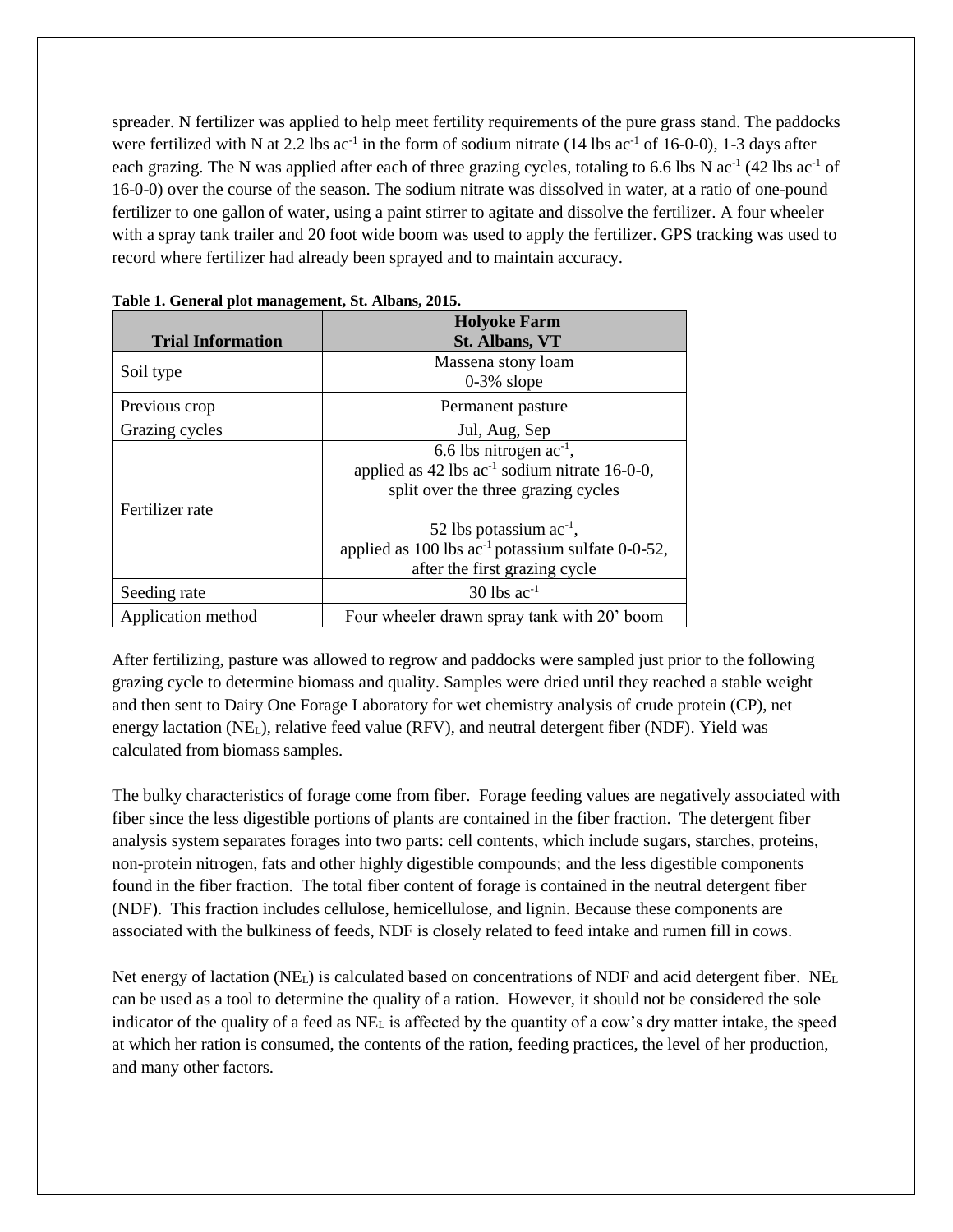Variations in yield and quality can occur because of variations in genetics, soil, weather and other growing conditions. Results were analyzed with an analysis of variance in SAS (Cary, NC). Statistical analysis makes it possible to determine whether a difference among varieties is real, or whether it might have occurred due to other variations in the field. At the bottom of each table, a p-value is presented for each variable (i.e. yield). The p-value represents the probability that there was an effect from the treatment. The lower the p-value, the greater the probability that the treatment had an effect on the variable (i.e. yield).

### **RESULTS AND DISCUSSION**

Seasonal precipitation and temperature were recorded with a Davis Instrument Vantage Pro2 weather station, equipped with a WeatherLink data logger at Borderview Research Farm in Alburgh, VT. June was a wet month with 2.73 more inches of precipitation than normal (Table 2). The remainder of summer was relatively dry with 9.92 fewer inches of precipitation than normal over July, August, and September. Temperature varied with May and September being much warmer than the 30 year average. Overall, there were an accumulated 5693 Growing Degree Days (GDDs) this season, approximately 226 more than the historical average.

| Alburgh, VT                         | May     | June   | July    | <b>August</b> | <b>September</b> | <b>October</b> |
|-------------------------------------|---------|--------|---------|---------------|------------------|----------------|
| Average temperature $({}^{\circ}F)$ | 61.9    | 63.1   | 70.0    | 69.7          | 65.2             | 46.5           |
| Departure from normal               | 5.5     | $-2.7$ | $-0.6$  | 0.9           | 4.6              | $-1.7$         |
|                                     |         |        |         |               |                  |                |
| Precipitation (inches)              | 1.94    | 6.42   | 1.45    | 0.00          | 0.34             | 2.51           |
| Departure from normal               | $-1.51$ | 2.73   | $-2.70$ | $-3.91$       | $-3.30$          | $-1.09$        |
|                                     |         |        |         |               |                  |                |
| Growing Degree Days (base 32°F)     | 930     | 938    | 1188    | 1184          | 1010             | 443            |
| Departure from normal               | 174     | $-76$  | $-10$   | 45            | 152              | $-59$          |

#### **Table 2. Seasonal weather data<sup>1</sup> collected in Alburgh, VT, 2015.**

<sup>1</sup>Based on weather data from a Davis Instruments Vantage Pro2 with WeatherLink data logger. Historical averages are for 30 years of NOAA data (1981-2010) from Burlington, VT.

The yield and quality of the pasture treatments are presented by grazing cycle and also averaged across grazing cycles (Tables 3 and 4). The CP concentration did not show significant difference between treatments when evaluating each grazing cycle and also when data was analyzed across the cycles. The NDF concentrations, NEL, and RFV showed increasing significant difference as the season continued. Also, when comparing NDF, NEL, and RFV across grazing cycles, the fertility/seeding treatment was significantly better than the control. This may imply that a couple of months are needed before the quality of pasture changes significantly, compared to not treating the pasture at all. Yield showed inconsistent results throughout the season and showed no significant difference when comparing treatments across all grazing cycles. It is important to note that the rate of N applied was extremely low, at  $2.2$  lbs ac<sup>-1</sup>, which may not have been enough N to have impact on pasture productivity. The N requirements for the field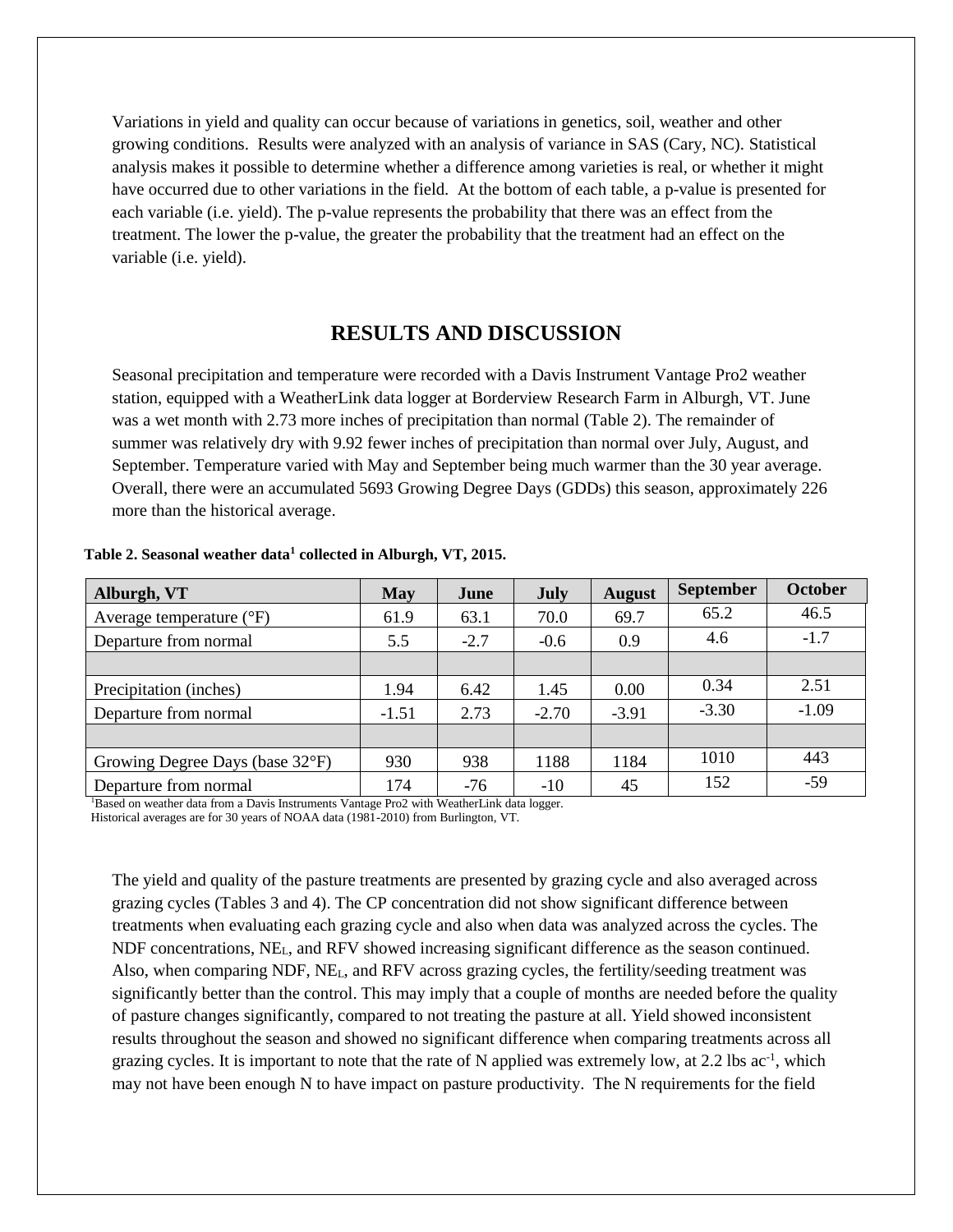were projected to be 150 lbs  $ac^1$ . The 52 lbs  $ac^1$  K applied may have had a greater impact on the pasture productivity.

|                        | nown by each grazing cycle, 2013.<br>$\bf CP$ | <b>NDF</b>                   | NE <sub>L</sub> | <b>RFV</b> | <b>Yield</b> |  |  |
|------------------------|-----------------------------------------------|------------------------------|-----------------|------------|--------------|--|--|
|                        | $%$ of DM                                     | % of DM                      | Mcal $lb^{-1}$  |            | tons/acre    |  |  |
|                        |                                               | Cycle 1: $7$ -Jul $- 2$ -Aug |                 |            |              |  |  |
| <b>Control</b>         | 13.7                                          | 54.5                         | 0.59            | 109        | 3388         |  |  |
| <b>Fertilizer</b>      | 16.8                                          | 52.1                         | 0.60            | 122        | 2859         |  |  |
| <i>p</i> -value        | 0.46                                          | 0.78                         | 0.83            | 0.61       | 0.55         |  |  |
|                        | Cycle 2: $6$ -Aug – $3$ -Sep                  |                              |                 |            |              |  |  |
| <b>Control</b>         | 18.3                                          | 47.3                         | 0.65            | 132        | 3074         |  |  |
| <b>Fertilizer</b>      | 17.2                                          | 47.6                         | 0.64            | 130        | 2344         |  |  |
| <i>p</i> -value        | 0.54                                          | 0.90                         | 0.70            | 0.89       | 0.06         |  |  |
| Cycle $3: 9-Sep-2-Oct$ |                                               |                              |                 |            |              |  |  |
| <b>Control</b>         | 19.8                                          | 52.0                         | 0.59            | 115        | 1610         |  |  |
| <b>Fertilizer</b>      | 20.9                                          | 43.3                         | 0.67            | 152        | 1611         |  |  |
| <i>p</i> -value        | 0.48                                          | 0.01                         | 0.01            | 0.03       | 0.99         |  |  |

**Table 3. Pasture yield and quality of the fertilizer and control treatments, shown by each grazing cycle, 2015.** 

**Table 4. Pasture yield and quality of the fertilizer and control treatments, shown across grazing cycles, 2015.** 

|                   | $\bf CP$ | <b>NDF</b> | NE <sub>L</sub> | <b>RFV</b> | Yield     |
|-------------------|----------|------------|-----------------|------------|-----------|
|                   | % of DM  | % of DM    | Mcal $lb^{-1}$  |            | tons/acre |
| <b>Control</b>    | 18.4     | 50.9       | 0.61            | 119        | 2334      |
| <b>Fertilizer</b> | 18.7     | 46.2       | 0.65            | 138        | 2087      |
| <i>p</i> -value   | 0.83     | 0.03       | 0.04            | 0.04       | 0.33      |

The total cost in time and materials to fertilize the pasture was \$118  $ac^{-1}$  (Table 5). The total cost in time and materials to over-seed the pasture was \$174  $ac^{-1}$  (Table 6). The total cost of seeding and fertilizing one acre was \$292. However, it is key to note that seeding would not happen regularly, certain equipment was a one-time purchase, and when activities are performed for more than one acre at a time, costs generally go down.